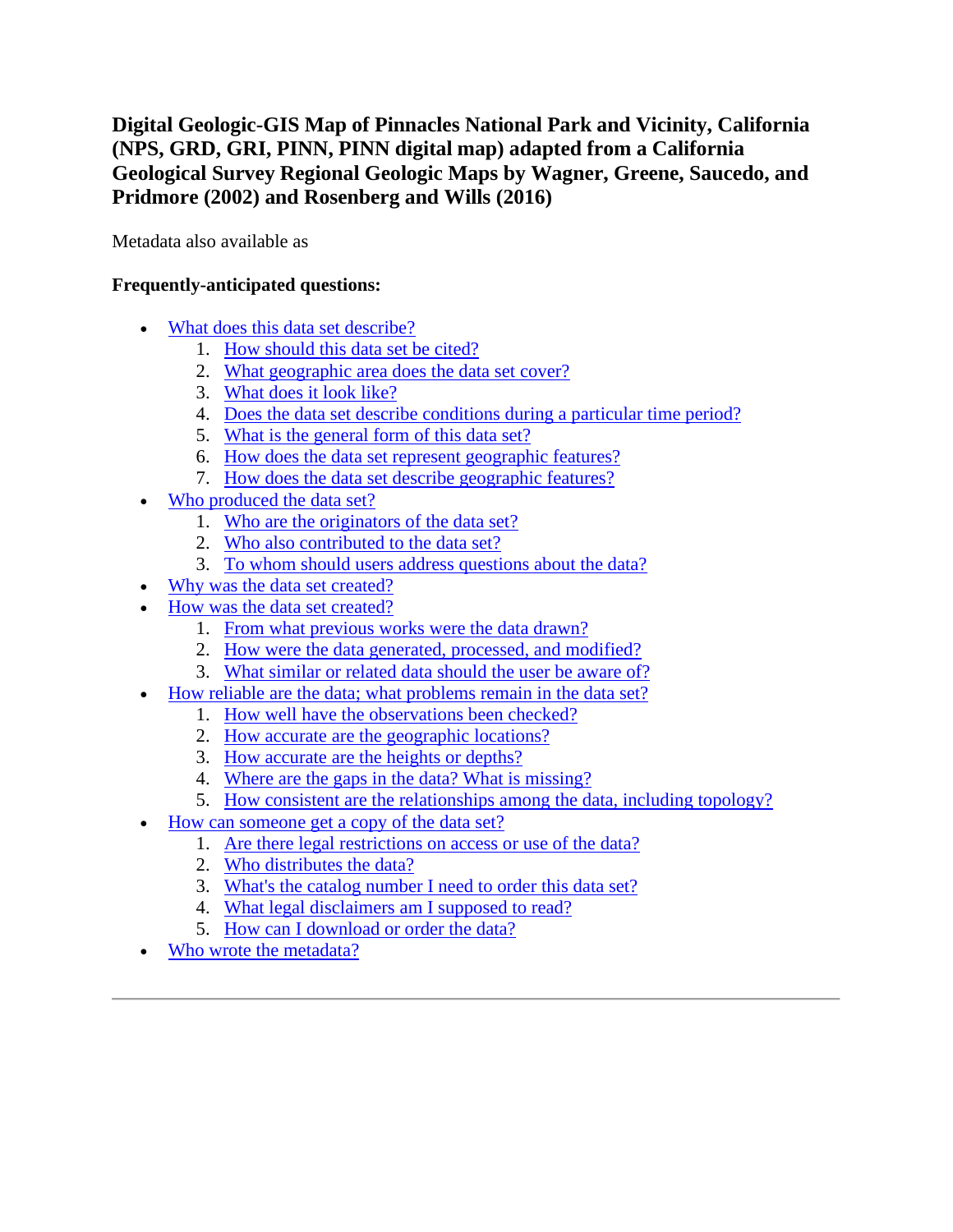### **What does this data set describe?**

#### *Title:*

Digital Geologic-GIS Map of Pinnacles National Park and Vicinity, California (NPS, GRD, GRI, PINN, PINN digital map) adapted from a California Geological Survey Regional Geologic Maps by Wagner, Greene, Saucedo, and Pridmore (2002) and Rosenberg and Wills (2016)

#### *Abstract:*

The Digital Geologic-GIS Map of Pinnacles National Park and Vicinity, California is composed of GIS data layers and GIS tables, and is available in the following GRIsupported GIS data formats: 1.) a 10.1 file geodatabase (pinn\_geology.gdb), a 2.) Open Geospatial Consortium (OGC) geopackage, and 3.) 2.2 KMZ/KML file for use in Google Earth, however, this format version of the map is limited in data layers presented and in access to GRI ancillary table information. The file geodatabase format is supported with a 1.) ArcGIS Pro map file (.mapx) file (pinn\_geology.mapx) and individual Pro layer (.lyrx) files (for each GIS data layer), as well as with a 2.) 10.1 ArcMap (.mxd) map document (pinn\_geology.mxd) and individual 10.1 layer (.lyr) files (for each GIS data layer). The OGC geopackage is supported with a QGIS project (.qgz) file. Upon request, the GIS data is also available in ESRI 10.1 shapefile format. Contact Stephanie O'Meara (see contact information below) to acquire the GIS data in these GIS data formats. In addition to the GIS data and supporting GIS files, three additional files comprise a GRI digital geologic-GIS dataset or map: 1.) A GIS readme file (pinn\_geology\_gis\_readme.pdf), 2.) the GRI ancillary map information document (.pdf) file (pinn\_geology.pdf) which contains geologic unit descriptions, as well as other ancillary map information and graphics from the source map(s) used by the GRI in the production of the GRI digital geologic-GIS data for the park, and 3.) a user-friendly FAQ PDF version of the metadata (pinn\_geology\_metadata\_faq.pdf). Please read the pinn\_geology\_gis\_readme.pdf for information pertaining to the proper extraction of the GIS data and other map files. Google Earth software is available for free at: https://www.google.com/earth/versions/. QGIS software is available for free at: https://www.qgis.org/en/site/. Users are encouraged to only use the Google Earth data for basic visualization, and to use the GIS data for any type of data analysis or investigation. The data were completed as a component of the Geologic Resources Inventory (GRI) program, a National Park Service (NPS) Inventory and Monitoring (I&M) Division funded program that is administered by the NPS Geologic Resources Division (GRD). For a complete listing of GRI products visit the GRI publications webpage: For a complete listing of GRI products visit the GRI publications webpage: https://www.nps.gov/subjects/geology/geologic-resources-inventory-products.htm. For more information about the Geologic Resources Inventory Program visit the GRI webpage: https://www.nps.gov/subjects/geology/gri,htm. At the bottom of that webpage is a "Contact Us" link if you need additional information. You may also directly contact the program coordinator, Jason Kenworthy (jason\_kenworthy@nps.gov). Source geologic maps and data used to complete this GRI digital dataset were provided by the following: California Geological Survey. Detailed information concerning the sources used and their contribution the GRI product are listed in the Source Citation section(s) of this metadata record (pinn\_geology\_metadata.txt or pinn\_geology\_metadata\_faq.pdf).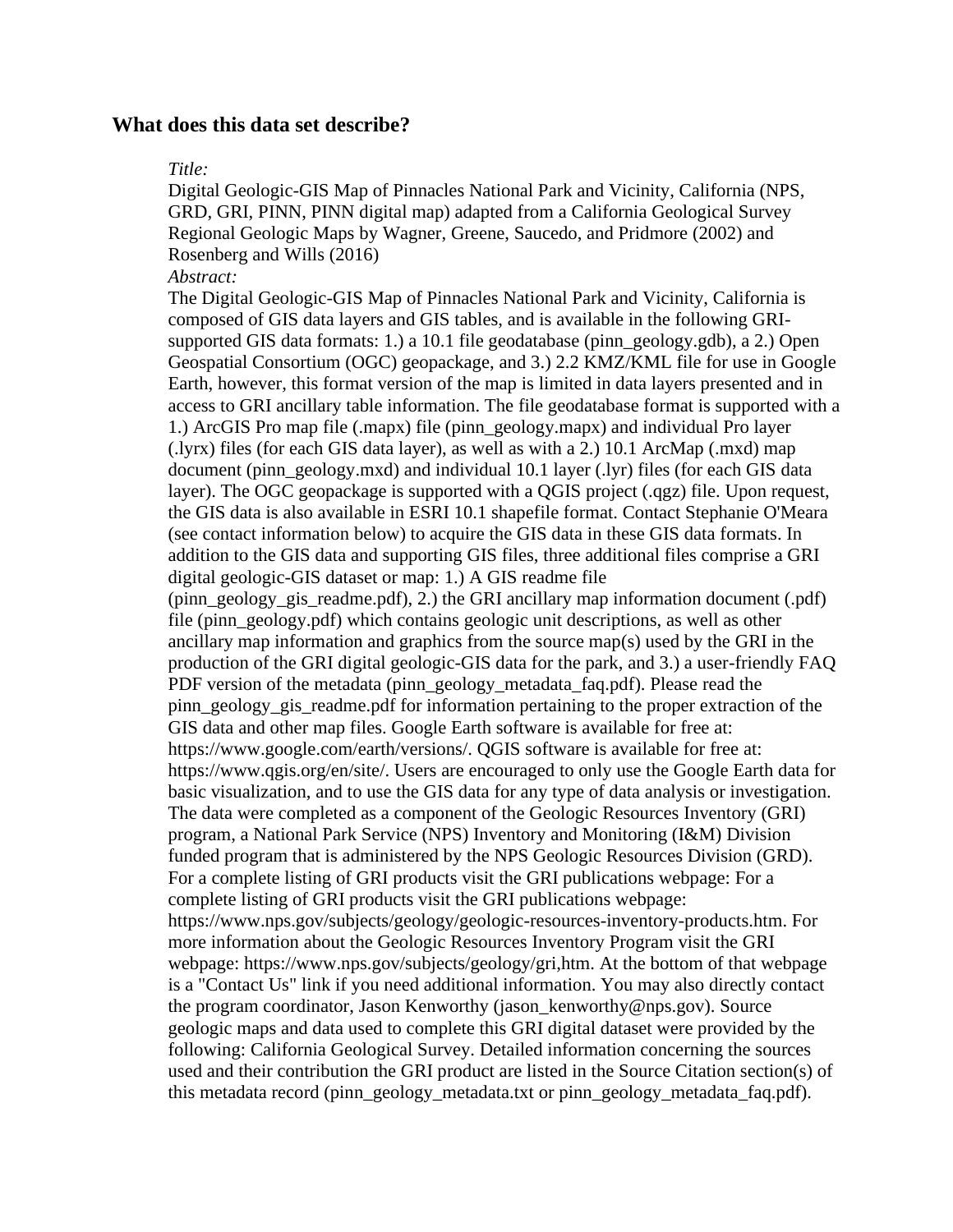Users of this data are cautioned about the locational accuracy of features within this dataset. Based on the source map scale of 1:100,000 and United States National Map Accuracy Standards features are within (horizontally) 50.8 meters or 166.7 feet of their actual location as presented by this dataset. Users of this data should thus not assume the location of features is exactly where they are portrayed in Google Earth, ArcGIS, QGIS or other software used to display this dataset. All GIS and ancillary tables were produced as per the NPS GRI Geology-GIS Geodatabase Data Model v. 2.3. (available at: https://www.nps.gov/articles/gri-geodatabase-model.htm).

*Supplemental\_Information:*

The data layers (feature classes) that comprise the Digital Geologic-GIS Map of Pinnacles National Park and Vicinity, California include: Geologic Units (PINNGLG), Geologic Contacts (PINNGLGA), Folds (PINNFLD), Faults (PINNFLT), Hazard Feature Lines (PINNHZL), Geologic Attitude Observation Localities (PINNATD) and Map Symbology (PINNSYM). In addition to the data layers, there are three GIS tables, the Geologic Unit Information Table (pinnunit) Table, the short-version of the Geologic Unit Information Table (pinnunit\_short) Table, and the Source Map Information Table (pinnmap) Table. Refer to the NPS GRI Geology-GIS Geodatabase Data Model v. 2.3 (available at: https://www.nps.gov/articles/gri-geodatabase-model.htm) for detailed data layer (feature class) and table specifications including attribute field parameters, definitions and domains, and implemented topology rules and relationship classes. For the KML/KMZ format all or only some of the data layers are available. The KMZ file also possesses on-line links to the GRI program and its products, and to this readme document, the GRI ancillary map information document and the FAQ metadata pertaining to this dataset/map. The GIS data projection is NAD83, UTM Zone 10N, however, for the KML/KMZ format the data is projected upon export to WGS84 Geographic, the native coordinate system used by Google Earth.

### <span id="page-2-0"></span>1. **How should this data set be cited?**

National Park Service (NPS) Geologic Resources Inventory (GRI) program, 20220118, Digital Geologic-GIS Map of Pinnacles National Park and Vicinity, California (NPS, GRD, GRI, PINN, PINN digital map) adapted from a California Geological Survey Regional Geologic Maps by Wagner, Greene, Saucedo, and Pridmore (2002) and Rosenberg and Wills (2016).

### <span id="page-2-1"></span>2. **What geographic area does the data set cover?**

*West\_Bounding\_Coordinate:* -121.376045547 *East\_Bounding\_Coordinate:* -121.001021408 *North\_Bounding\_Coordinate:* 36.6249772472 *South\_Bounding\_Coordinate:* 36.3749638218

### <span id="page-2-2"></span>3. **What does it look like?**

Not applicable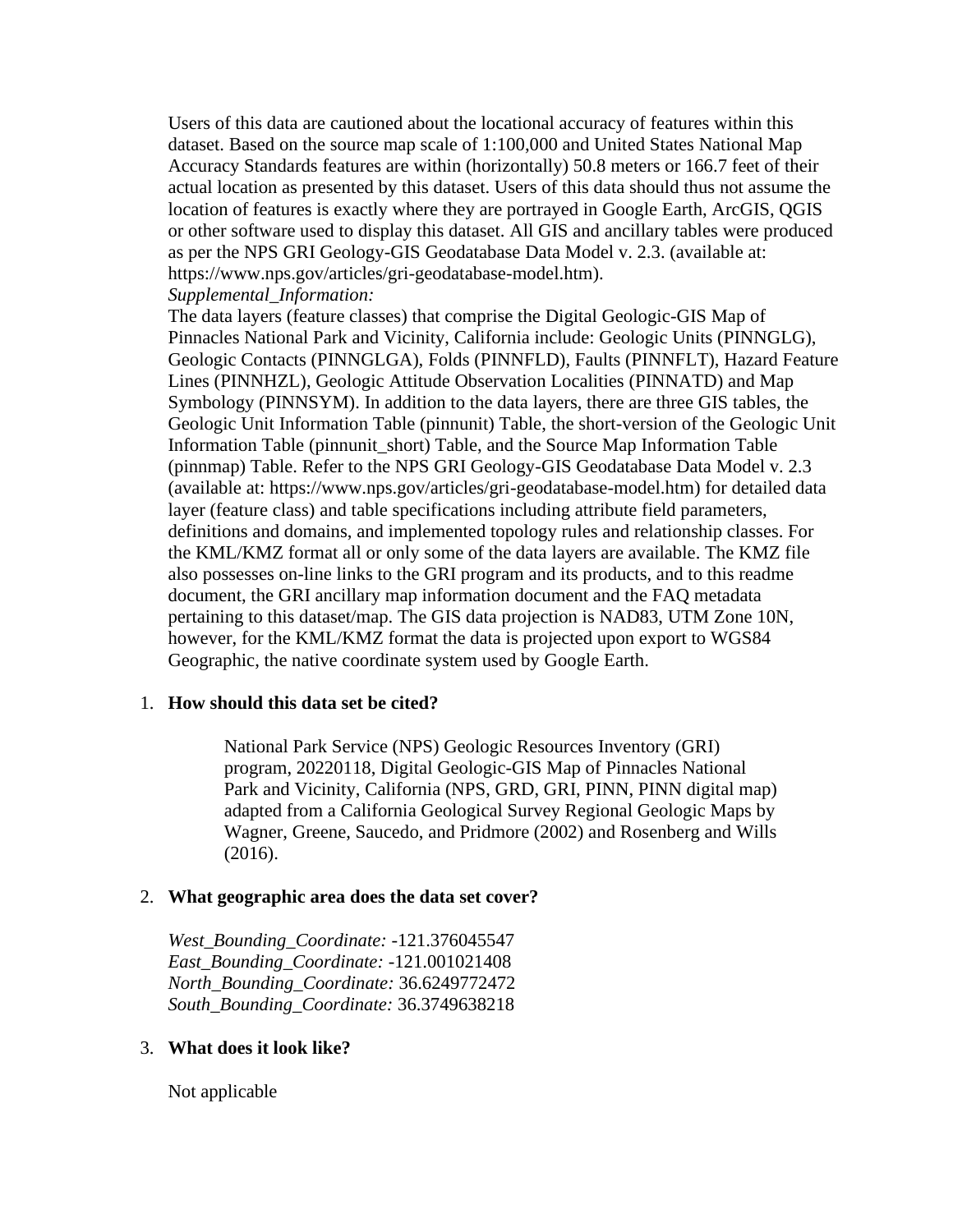No browse graphic provided

### <span id="page-3-0"></span>4. **Does the data set describe conditions during a particular time period?**

Calendar\_Date: 18-Jan-2022 *Currentness\_Reference:* ground condition

### <span id="page-3-1"></span>5. **What is the general form of this data set?**

*Geospatial\_Data\_Presentation\_Form:* map

#### <span id="page-3-2"></span>6. **How does the data set represent geographic features?**

- a. **How are geographic features stored in the data set?**
- b. **What coordinate system is used to represent geographic features?**

*Grid\_Coordinate\_System\_Name:* Universal Transverse Mercator *Universal\_Transverse\_Mercator:*

*UTM\_Zone\_Number:* 10 *Transverse\_Mercator: Scale\_Factor\_at\_Central\_Meridian:* 0.999600 *Longitude\_of\_Central\_Meridian:* -123.0 *Latitude\_of\_Projection\_Origin:* 0.000000 *False\_Easting:* 500000.000000 *False\_Northing:* 0.000000

> Planar coordinates are encoded using coordinate pair Abscissae (x-coordinates) are specified to the nearest 0.000007 Ordinates (y-coordinates) are specified to the nearest 0.000007 Planar coordinates are specified in meters

> The horizontal datum used is North American Datum of 1983. The ellipsoid used is Geodetic Reference System 80. The semi-major axis of the ellipsoid used is 6378137.000000. The flattening of the ellipsoid used is 1/298.257222.

### <span id="page-3-3"></span>7. **How does the data set describe geographic features?**

#### *Entity\_and\_Attribute\_Overview:*

Refer to the NPS GRI Geology-GIS Geodatabase Data Model v. 2.3 (available at: https://www.nps.gov/articles/gri-geodatabase-model.htm) for detailed feature class and table attribute field parameters, definitions and domains, and implemented relationship classes, as well as for implemented feature class topology rules. *Entity\_and\_Attribute\_Detail\_Citation:* NPS GRI Geology-GIS Geodatabase Data Model v. 2.3. (available at: https://www.nps.gov/articles/gri-geodatabase-model.htm)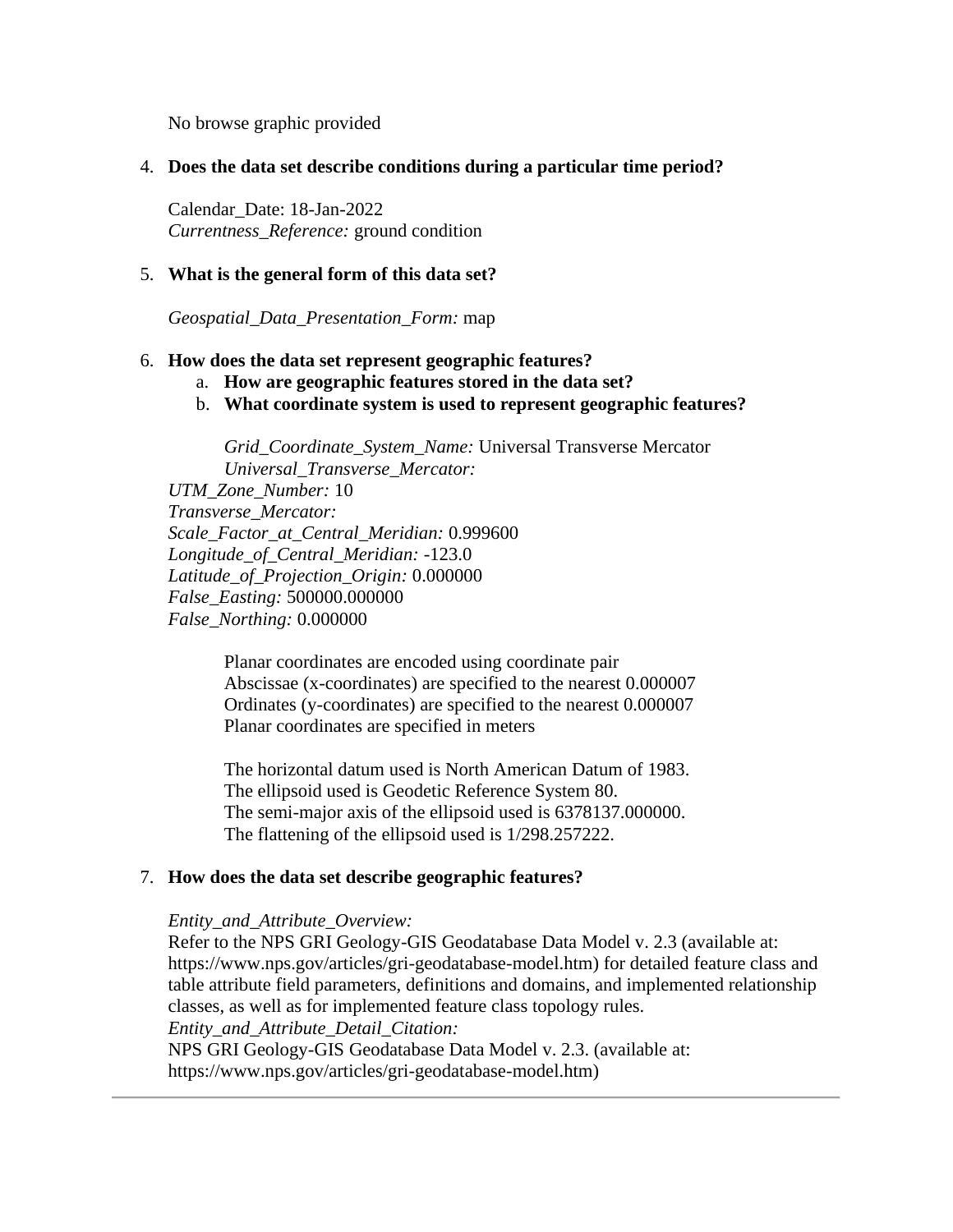# <span id="page-4-0"></span>**Who produced the data set?**

- <span id="page-4-1"></span>1. **Who are the originators of the data set?** (may include formal authors, digital compilers, and editors)
	- o National Park Service (NPS) Geologic Resources Inventory (GRI) program
- <span id="page-4-2"></span>2. **Who also contributed to the data set?**

James R. Chappell, James Winter, Stephanie O'Meara, Heather I. Stanton, John Gilbert, Benton Line and Ethan Schaeffer (Colorado State University)

## <span id="page-4-3"></span>3. **To whom should users address questions about the data?**

Stephanie O'Meara Colorado State University Research Associate, Geologist/GIS Specialist/Data Manager 1201 Oak Ridge Drive, Suite 200 Fort Collins, Colorado 80525 USA

(970) 491-6655 (voice) stephanie\_o'meara@partner.nps.gov

*Hours\_of\_Service:* 9:00 a.m. to 5:00 p.m. (MST), Monday - Friday

# <span id="page-4-4"></span>**Why was the data set created?**

The data are intended to assist NPS personnel in the protection and management of Pinnacles National Park.

# <span id="page-4-5"></span>**How was the data set created?**

# <span id="page-4-6"></span>1. **From what previous works were the data drawn?**

**CGS Regional Geologic Map RGM-1** (source 1 of 2)

Wagner, D.L., Greene, H.G., Saucedo, G.J., an, 2002, Geologic Map of the Monterey 30' x 60' Quadrangle and adjacent areas, California: Regional Geologic Map RGM-1, California Geological Survey (CGS), Sacramento, California.

*Type\_of\_Source\_Media:* digital data and image *Source\_Scale\_Denominator:* 100000 *Source\_Contribution:*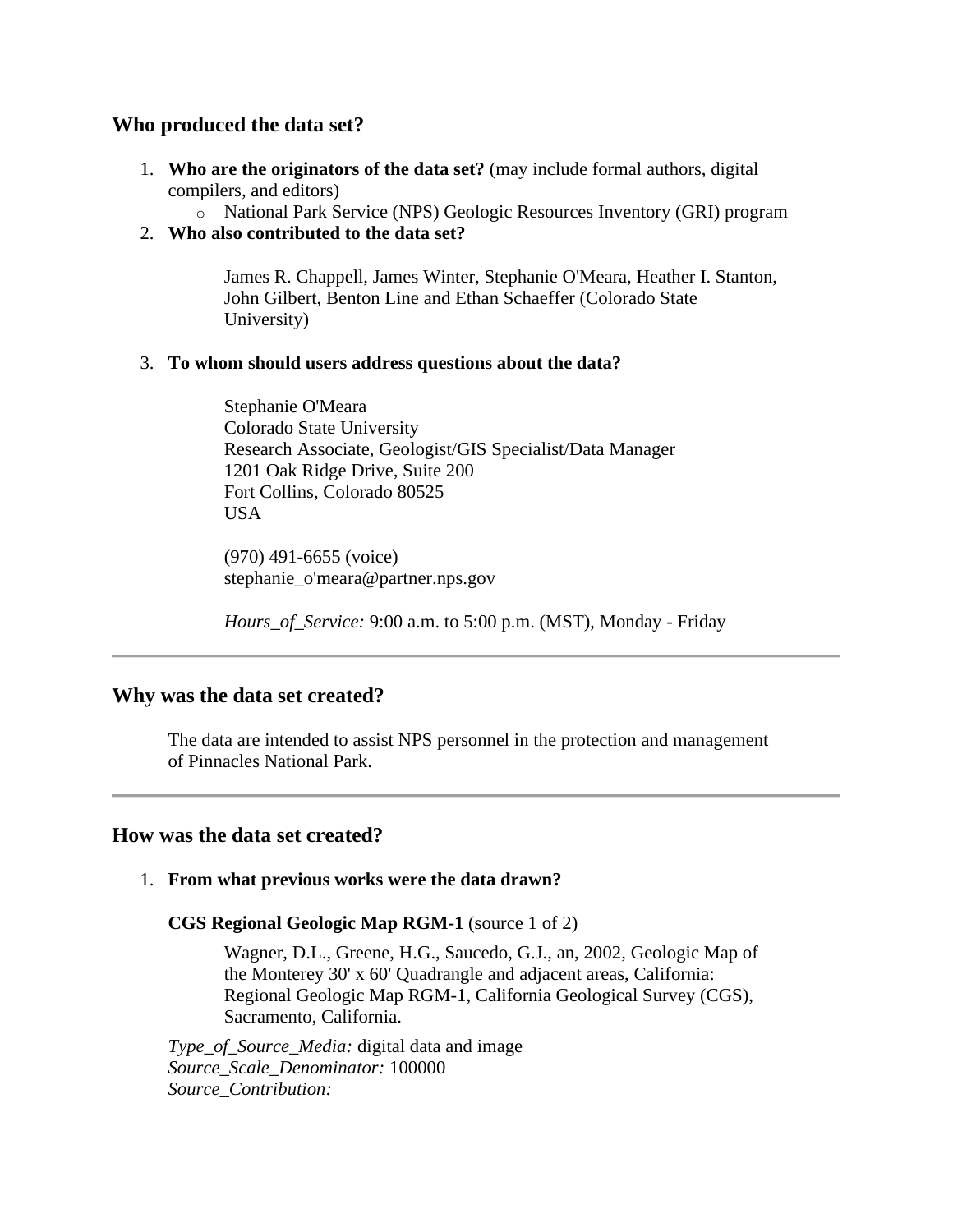Geologic features were derived from source digital data. In addition, geologic features not present with the digital data were digitized using a TIF image of the source map georeferenced in NAD83 UTM. The source map image was also used to attribute features, as well as to check (QC) line quality, both positionally and spatially, and feature attribution. Ancillary source map text, including unit descriptions, and graphics, if present, were captured, formatted and added to the ancillary map information document. See the Process Step section for additional information.

**CGS unpublished map (Point Sur 30' x 60')** (source 2 of 2)

Rosenberg, L. and Wills, C.J., 2016, Preliminary Geologic Map of the Point Sur 30' x 60' Quadrangle, California: unpublished map (Point Sur 30' x 60'), California Geological Survey (CGS), Sacramento, California.

*Type\_of\_Source\_Media:* digital data and image *Source\_Scale\_Denominator:* 100000 *Source\_Contribution:*

Geologic features were derived from source digital data. In addition, geologic features not present with the digital data were digitized using a TIF image of the source map georeferenced in NAD83 UTM. The source map image was also used to attribute features, as well as to check (QC) line quality, both positionally and spatially, and feature attribution. Ancillary source map text, including unit descriptions, and graphics, if present, were captured, formatted and added to the ancillary map information document. See the Process Step section for additional information.

#### <span id="page-5-0"></span>2. **How were the data generated, processed, and modified?**

Date: 18-Jan-2022 (process 1 of 1)

1.) GIS features were produced from source digital data or digitized from a source map. See the Source Information Contribution section(s) for specific source map details. GIS features converted from source digital data were imported into a GRI data model compliant geodatabase. For details on the GRI data model see the NPS GRI Geology-GIS Geodatabase Data Model v. 2.3 (available at: https://www.nps.gov/articles/grigeodatabase-model.htm). GIS features captured from a source map were digitized from a TIF image of the map georeferenced in NAD83 UTM. 2.) Line quality of digitized features was checked against the source scan to ensure that GIS features were represented accurately, both positionally and spatially. Line quality of digital data was checked and if warranted edited to ensure good quality linework. 3.) Feature attribution was derived for all features using the source data attribution and the source printed/plotted map if available. 4.) Data Model topology rules were validated on all features and any topology errors corrected. 5.) Quality control (QC) consisted of checking features and their attribution against the source digital data, as well as against the source printed/plotted map if available. A GRI developed ArcObjects tool was run to check for GRI data model validation and feature-related consistency. 6.) The UNIT and MAP tables were populated and checked against the source(s). Relationship classes were also added and used to ensure attribution consistency between feature class and table attribution. 7.) Feature symbology was produced for all feature classes. An attempt was made to best match symbology to its source map, however, in some cases features symbology maybe slightly modified, primarily based on the limitations of the ArcGIS geology styles. In some cases,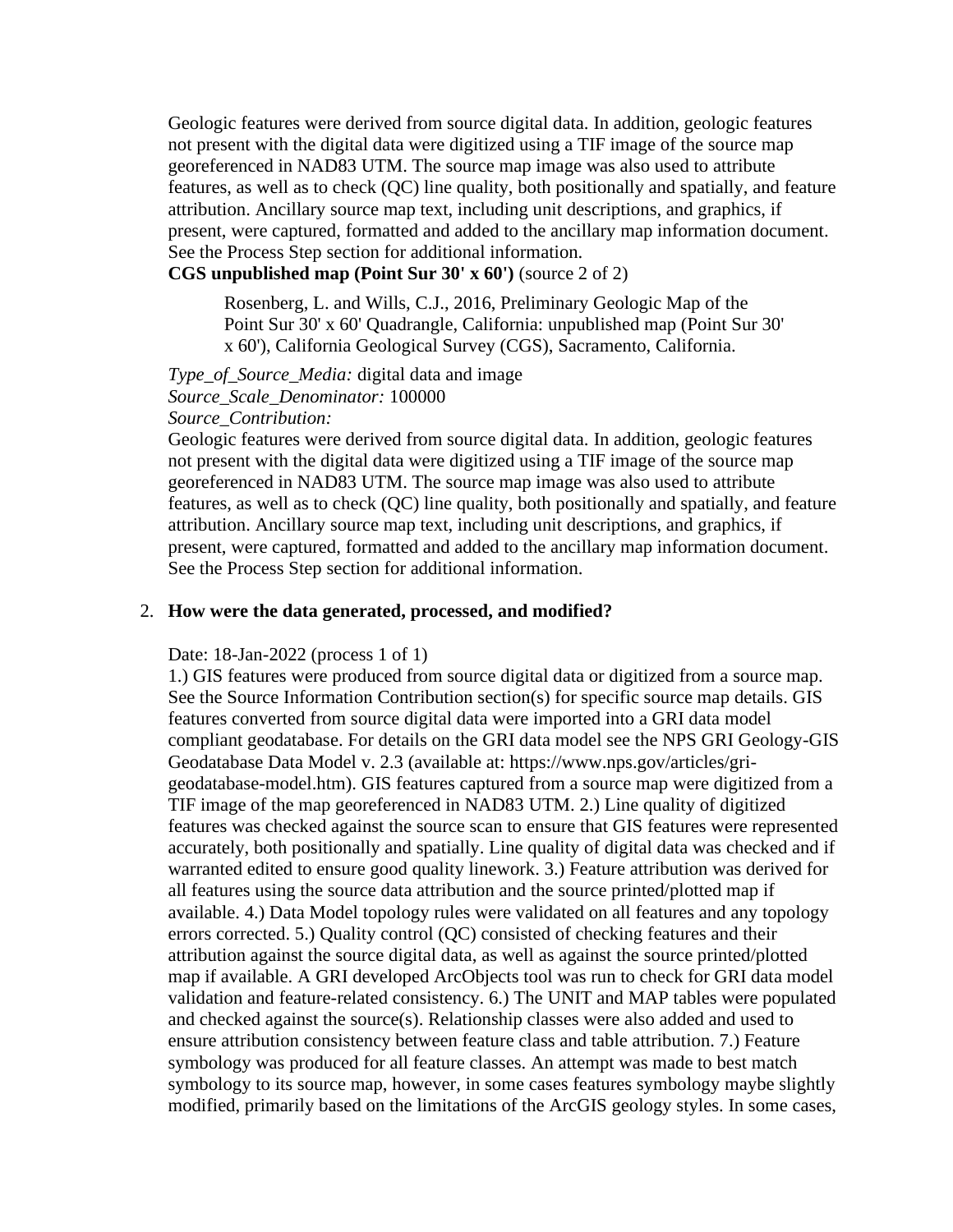however, symbology may have been modified to reconcile differences from multiple sources. 8.) An ArcMap Document was produced, in part by a GRI finalize mxd tool, and layer (.lyr) files saved for all data layers. 9.) The ancillary map information PDF document, see the Supplemental Information section for additional information, was produced from textual information and figures present on the source map(s) and/or in digital data files. If applicable, source map images were produced at 150dpi or greater resolution and optical character recognition (OCR) software was used to produce text from source map text. The text, source map images and other ancillary source map information were added to a Help & Manual (.hmxz) template file. The .hmxz file was then compiled to produce the ancillary map information document. Any compilation errors were then checked and corrected and the document was reviewed for content, usability and grammatical errors. 10.) A Google Earth .kmz/.kml file, as well as a OGC GeoPackage and QGIS project file was produced from the finalized file geodatabase and ArcMap document.

Person who carried out this activity:

James R. Chappell Colorado State University Research Associate, Geologist/GIS Specialist 1201 Oak Ridge Drive, Suite 200 Fort Collins, Colorado 80525-5589 USA

(970) 491-5147 (voice) jrchapp@lamar.colostate.edu

*Hours\_of\_Service:* 9:00 a.m. to 5:00 p.m. (MST), Monday - Friday

Data sources used in this process:

<span id="page-6-0"></span>o CGS Regional Geologic Map RGM-1, CGS unpublished map (Point Sur 30' x 60') 3. **What similar or related data should the user be aware of?**

National Park Service Geologic Resources Inventory (GRI) program, 20220118, Metadata for the Digital Geologic-GIS Map of Pinnacles National Park and Vicinity, California (NPS, GRD, GRI, PINN, PINN digital map).

### <span id="page-6-1"></span>**How reliable are the data; what problems remain in the data set?**

## <span id="page-6-2"></span>1. **How well have the observations been checked?**

Feature and table attribution was derived and checked with the source map(s). Attribution was checked (QCd) for errors. Users of this data are advised to FULLY and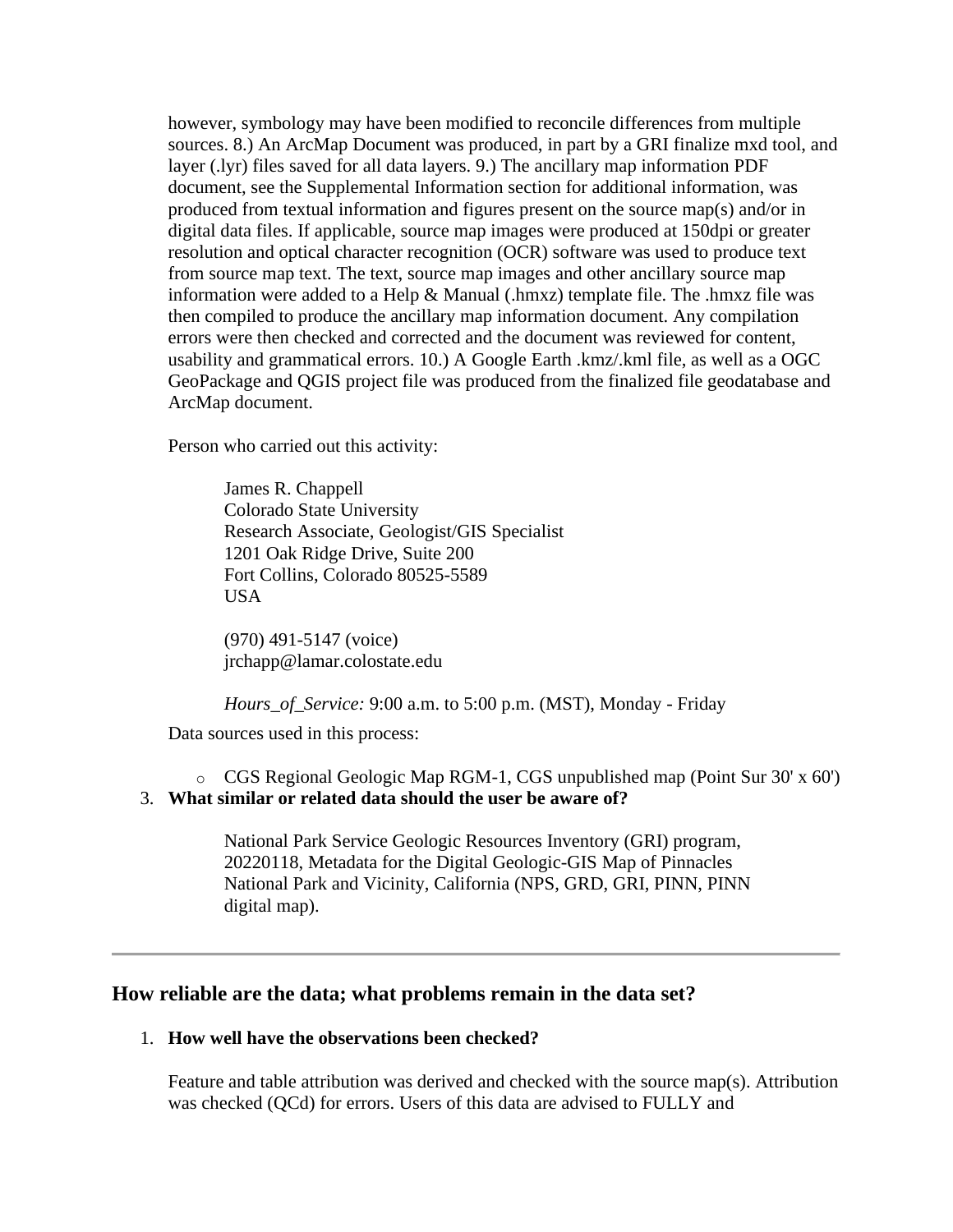CAREFULLY READ the "DISTRIBUTION LIABILITY" section of this metadata before using the data.

## <span id="page-7-0"></span>2. **How accurate are the geographic locations?**

Data was produced from digital source data and digitized from a georeferenced source map .TIF image(s) (300dpi). Users of this data are cautioned about the locational accuracy of features within this dataset. Based on the source map scale and United States National Map Accuracy Standards features are within (horizontally) 50.8 meters or 166.7 feet of their actual location as presented by this dataset. Users of this data should thus not assume the location of features is exactly where they portrayed are in ArcGIS or other software used to display this dataset. The PRECISION of any Shapefile (.shp) files is DOUBLE. The maximum root mean square (RMS) horizontal accuracy of the georeferenced image as measured in ArcMap is 4.2 meters. Coordinate tics on the georeferenced (registered and rectified) source map image(s) were checked against control points that had the exact specified coordinates of the tic. The direct distance between the image tic and its control point were measured. All measured distances were less than 50% of the required distance to meet National Map Accuracy Standards (1/50th of an inch for maps at 1:20,000 scale and smaller). Features were checked (QCd) after digitizing for positional accuracy errors using the georeferenced source map image.

## <span id="page-7-1"></span>3. **How accurate are the heights or depths?**

No vertical coordinates are present in this GRI digital dataset.

# <span id="page-7-2"></span>4. **Where are the gaps in the data? What is missing?**

All data is considered complete to the extent of the source map(s).

# <span id="page-7-3"></span>5. **How consistent are the relationships among the observations, including topology?**

GIS data in 10.1 file geodatabase, OGC geopackage and 2.2 KML/KMZ file formats.

# <span id="page-7-5"></span><span id="page-7-4"></span>**How can someone get a copy of the data set?**

### **Are there legal restrictions on access or use of the data?**

*Access\_Constraints:* None *Use\_Constraints:*

> Not for use at scale greater than 1:100,000 (source map scale). Users of this data are cautioned about the locational accuracy of features within this dataset. Based on the source map scale and United States National Map Accuracy Standards features are within (horizontally) 50.8 meters or 166.7 feet of their actual location as presented by this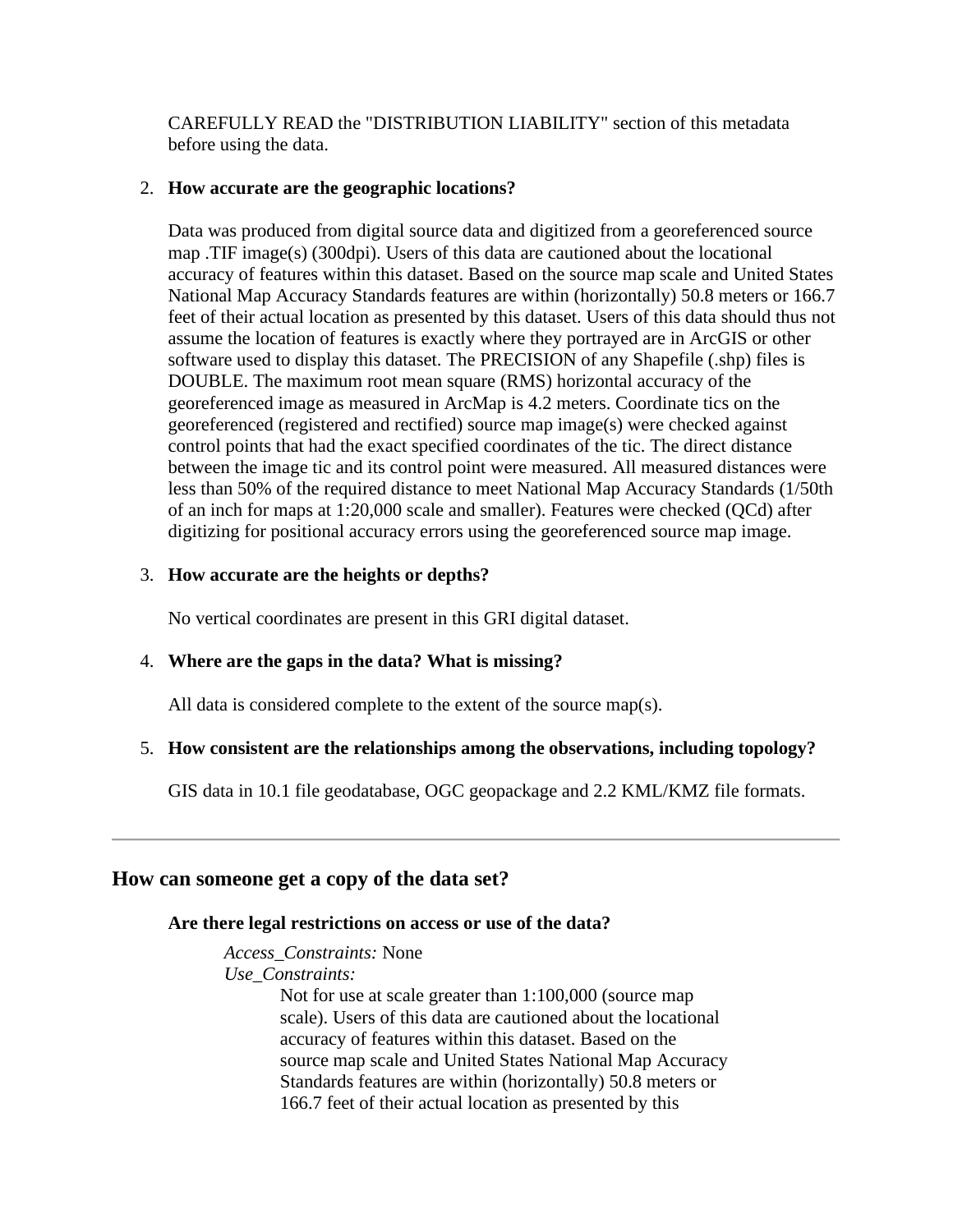dataset. Users of this data should thus not assume the location of features is exactly where they are portrayed in Google Earth, ArcGIS, QGIS or other software used to display this dataset.

### <span id="page-8-0"></span>1. **Who distributes the data set?** (Distributor 1 of 1)

Stephanie O'Meara Colorado State University Research Associate, Geologist/GIS Specialist/Data Manager 1201 Oak Ridge Drive, Suite 200 Fort Collins, Colorado 80525 USA

(970) 491-6655 (voice) stephanie\_o'meara@partner.nps.gov

*Hours\_of\_Service:* 8:00 a.m. to 4:00 p.m. (MST), Monday - Friday *Contact\_Instructions:* GRI data are available at: [<http://irma.nps.gov/App/Reference/Search>](http://irma.nps.gov/App/Reference/Search)

### <span id="page-8-1"></span>2. **What's the catalog number I need to order this data set?**

GIS map data available in several GRI-supported GIS data formats

#### <span id="page-8-2"></span>3. **What legal disclaimers am I supposed to read?**

The National Park Service shall not be held liable for improper or incorrect use of the data described and/or contained herein. These data and related graphics are not legal documents and are not intended to be used as such.

The information contained in these data is dynamic and may change over time. The data are not better than the original sources from which they were derived. It is the responsibility of the data user to use the data appropriately and consistent within the limitations of geospatial data in general and these data in particular. The related graphics are intended to aid the data user in acquiring relevant data; it is not appropriate to use the related graphics as data.

The National Park Service gives no warranty, expressed or implied, as to the accuracy, reliability, or completeness of these data. It is strongly recommended that these data are directly acquired from an NPS server and not indirectly through other sources which may have changed the data in some way. Although these data have been processed successfully on a computer system at the National Park Service, no warranty, expressed or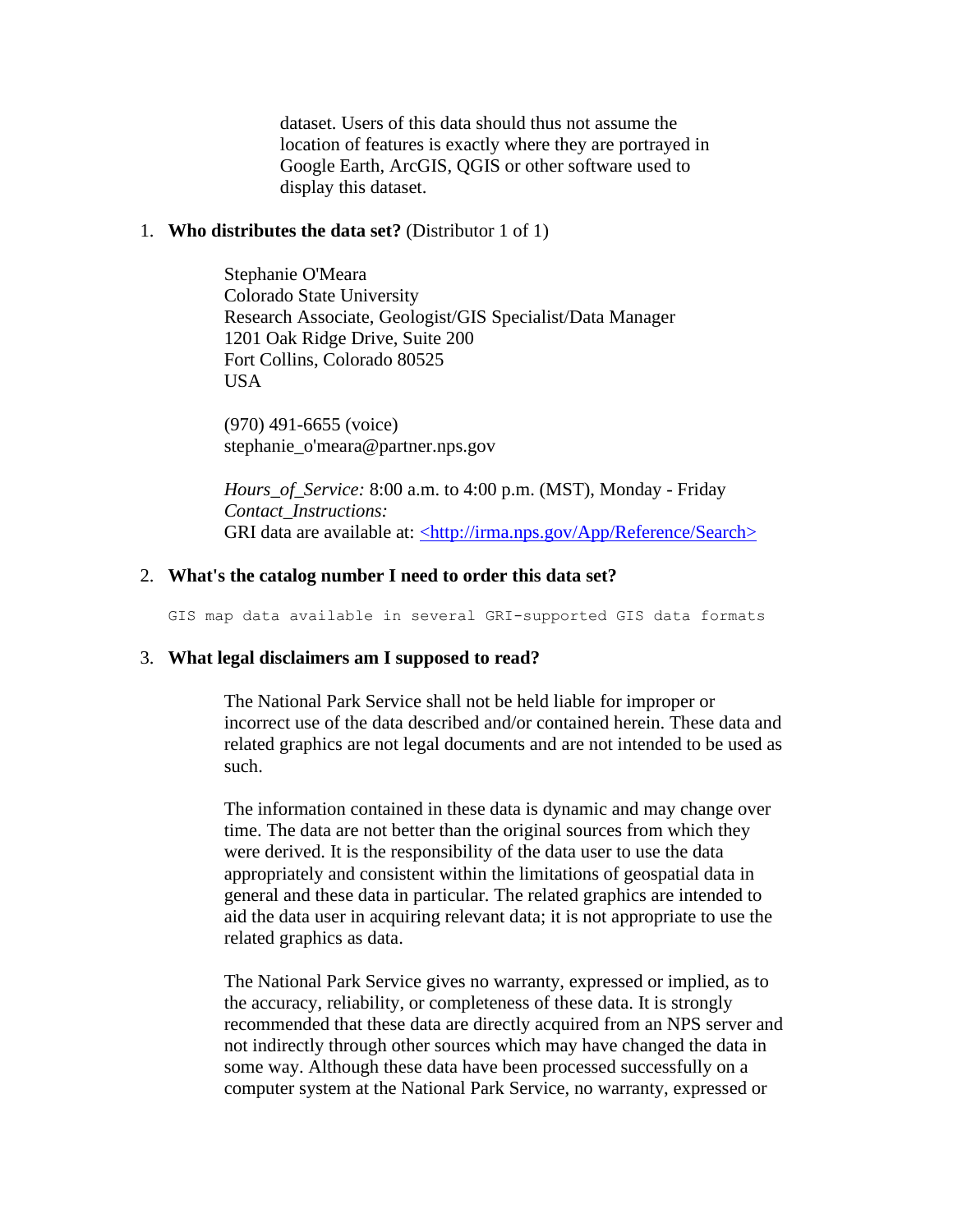implied is made regarding the utility of the data on another system or for general scientific purposes, nor shall the act of distribution constitute any such warranty. This disclaimer applies to both to individual use of the data and aggregate use with other data.

# <span id="page-9-0"></span>4. **How can I download or order the data?**

## o **Availability in digital form:**

| Data format: | GDB (version ArcGIS Pro 2.4) GIS (file geodatabase format)<br>data package with a Pro map (.mapx) file<br>(pinn_geology_gdb_pro.zip) Size: 1.50      |
|--------------|------------------------------------------------------------------------------------------------------------------------------------------------------|
|              | Network links: NPS Data Store, https://irma.nps.gov/DataStore/                                                                                       |
| Data format: | GDB (version ArcGIS 10.1) GIS (file geodatabase format) data<br>package with an ArcMap map document (.mxd) file<br>(pinn_geology_gdb.zip) Size: 1.57 |
|              | Network links: NPS Data Store, https://irma.nps.gov/DataStore/                                                                                       |
| Data format: | KML/KMZ (version 2.2) Google Earth (kml/kmz format) data<br>package (pinn_geology_kml.zip) Size: 1.69                                                |
|              | <b>Network links:</b> NPS Data Store, https://irma.nps.gov/DataStore/                                                                                |
| Data format: | GPKG (version OGC geopackage) GIS (geopackage format)<br>data package with a QGIS project (.qgz) file<br>(pinn_geology_gpkg.zip) Size: 2.08          |
|              | Network links: NPS Data Store, https://irma.nps.gov/DataStore/                                                                                       |
| Data format: | PDF (version 9) Ancillary Map Information Document Size:<br>6.61                                                                                     |
|              | Network links: NPS Data Store, https://irma.nps.gov/DataStore/                                                                                       |
|              | <b>Data format:</b> PDF (version 9) GIS Readme Document Size: 0.1                                                                                    |
|              | Network links: NPS Data Store, https://irma.nps.gov/DataStore/                                                                                       |
| Data format: | PDF (version 9) FAQ Metadata File Size: 0.1                                                                                                          |
|              | Network links: NPS Data Store, https://irma.nps.gov/DataStore/                                                                                       |

- o **Cost to order the data:** None
- <span id="page-9-1"></span>o **Special instructions:**

Search for the GRI map, then download the GRI data at: https://irma.nps.gov/DataStore/